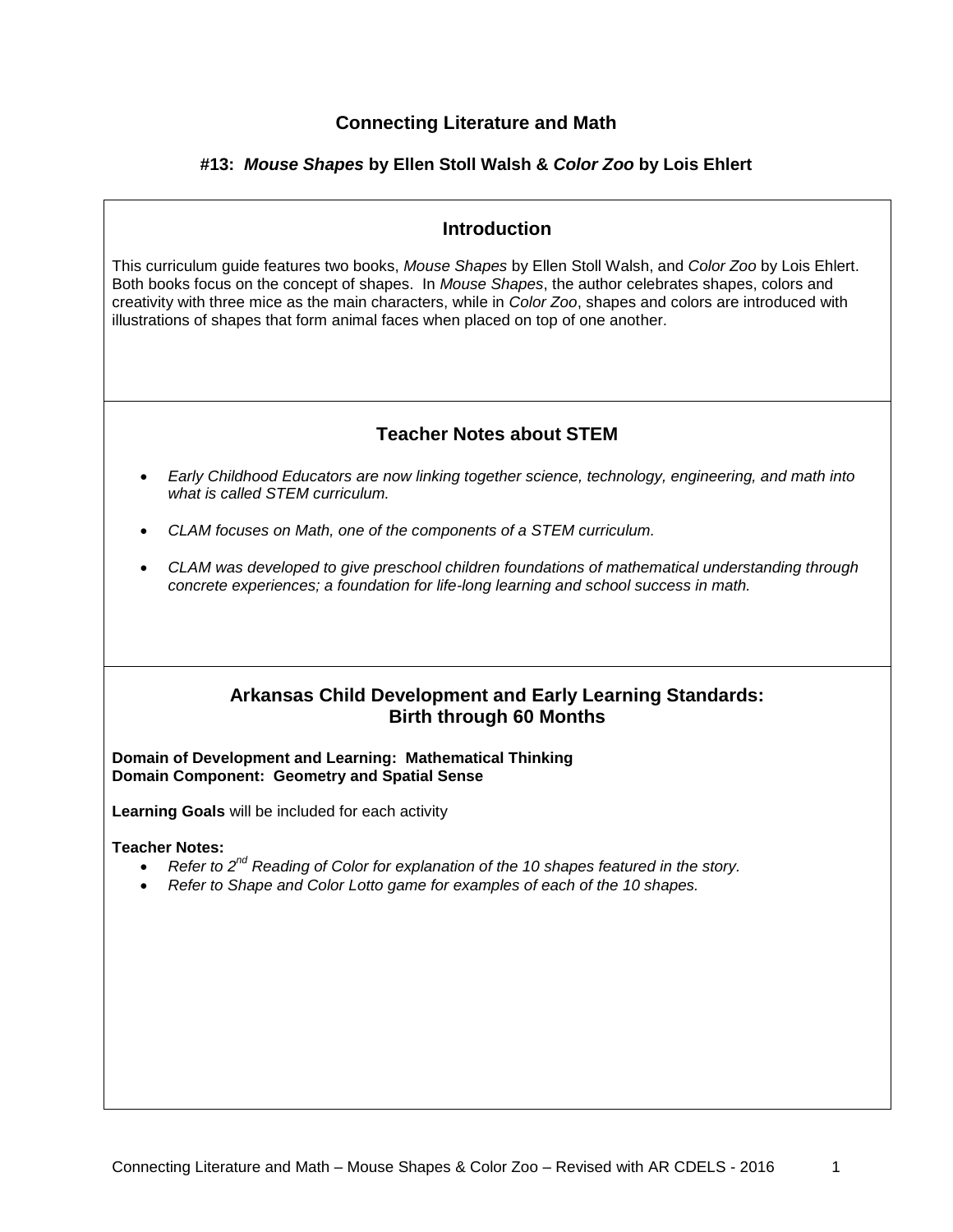# **Materials to Collect and Make**

- Provide pattern blocks and pattern activity cards
- Provide attribute blocks and attribute block activity cards
- Provide geometric shapes (solid forms/three-dimensional): cube, cone, cylinder, sphere
- Provide shape puzzles
- Provide colors and shapes bingo
- Make a Shapes and Colors Lotto game (See Attachment: Shape and Color Lotto) Make two copies of each page on cardstock, laminate and cut out. Use one set as the playing card for each person. Cut the other set into individual cards to use for calling cards.
- Make Lollipop Shapes (See Attachment: Lollipops) Copy on cardstock, laminate and cut out. Attach each lollipop to a craft stick. Make as many sets as needed for your class.
- Make Shape and Color Cube(s) (See Attachment: Lollipops). Carefully fill an empty cube shaped tissue box with crumpled newspapers. Use several sheets of paper because this will make your cube more durable. Cover the cube with colored paper. Copy Lollipops on cardstock, laminate and cut out. Use these circles with shapes to attach to each side of the cube.
- Make shapes templates by using an exacto knife to cut out shapes in a plastic lid from a butter tub, for example. Cut out one shape per lid.
- Collect square and long scarves
- Collect a basket of fabric cut into shapes such as circles, squares, triangles that are 2 to 3 feet in size
- Cut out shapes from different colors of construction paper: circle, square, triangle, rectangle, oval, diamond, heart, star, octagon, hexagon
- Purchase or make a geoboard to use in the Manipulative or Math Center. (See Attachment: Geoboards for directions on how to make a geoboard)

## **Story Presentations**

## **Learning Goals:**

- **LD1.1 Understands and responds to language (in child's home language)** *(vocabulary and language comprehension)*
- **LD2.1 Uses increasingly complex vocabulary, grammar and sentence structure (in child's home language)** *(expressive vocabulary)*
- **EL1.1 Shows interest in literacy experiences** *(engagement in literacy experiences)*
- **EL1.2 Engages in read-alouds and conversations about books and stories** *(story comprehension)*
- **EL3.1 Responds to features of books and print** *(book knowledge)*
- **MT4.1 Explores and describes shapes and spatial relationships** *(shape knowledge)*

**Book:** *Mouse Shapes* by Ellen Stoll Walsh

## **First Reading of** *Mouse Shapes*

- Be familiar with the book, *Mouse Shapes.*
- Show the cover, give title, author and illustrator. (Explain that the author is the person who writes the words and the illustrator is the person who creates the pictures. In this book, Ellen Stoll Walsh is both the author and illustrator)
- Invite children to look at the cover and describe what they see. If children do not mention that they see shapes, ask them if they see any shapes they know.
- Show the title page and invite children to identify the shapes and colors they see, also the size of the two circles.
- Explain to the children that the story is about three mice named Violet, Martin, and Fred, and how they use shapes to trick a sneaky cat.
- Read the story so all children can see the pictures in the book.
- Pause at the end of the story and allow children's honest reaction to it.
- Follow up the reading by showing the pages where the mice made things with shapes and invite children to identify the objects: house, tree, sun, wagon, fish, cat, 3 mice, and Swiss cheese.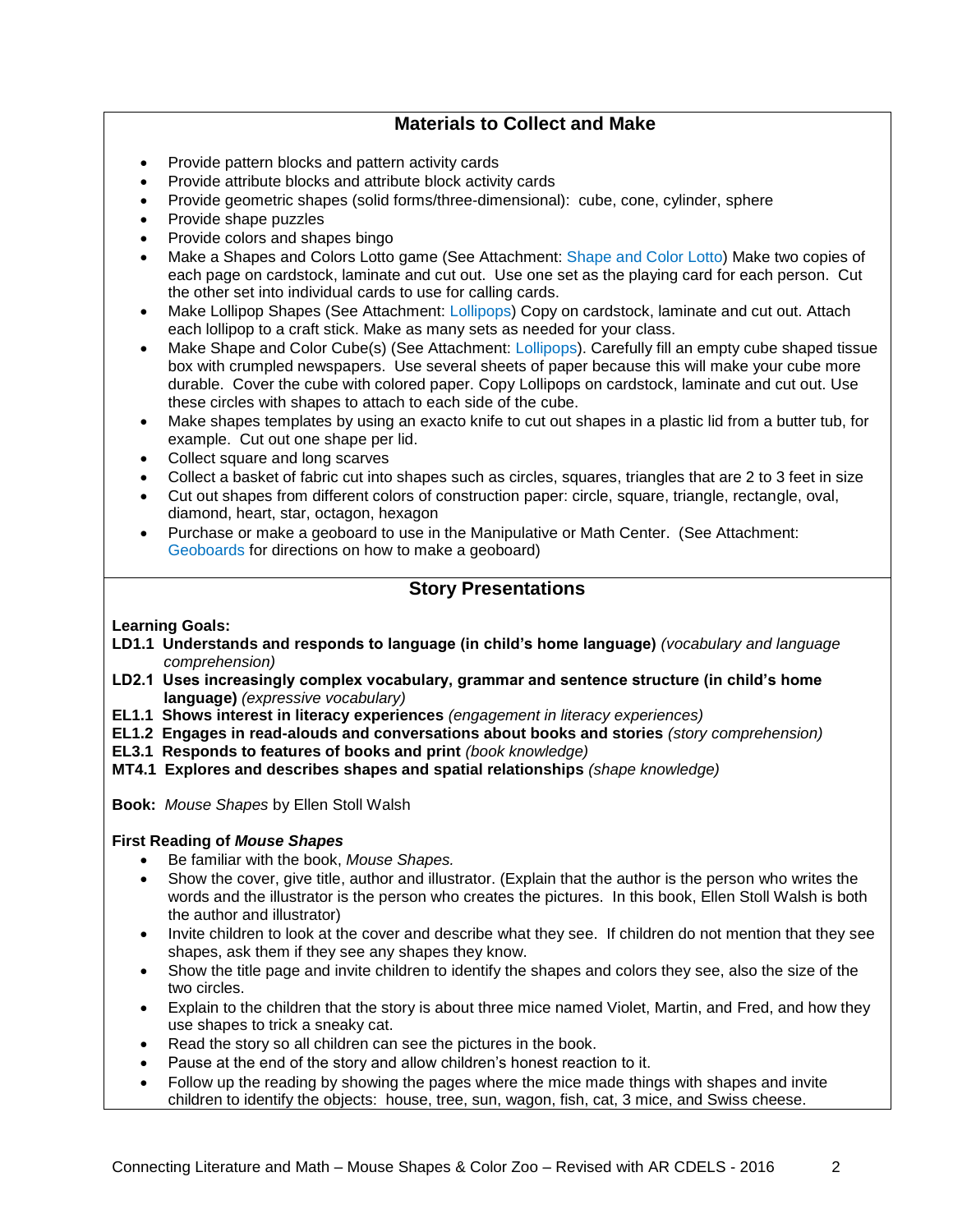#### **Second Reading of** *Mouse Shapes*

- Show the cover, give title, author and illustrator.
- Invite children to recall what the story is about.
- Read the story so all children can see the pictures in the book.
- Follow up the reading by inviting children to look at the pages and recall what is happening. Prompt as needed.
- Involve children in an in-depth discussion about the shapes and number of shapes (by counting how many) the mice used to make the different things in the book. For example:
	- 1 triangle and 1 square to make a house,
	- 1 triangle and 1 rectangle to make a tree
	- 1 circle to make a sun
	- 2 circles and 1 rectangle to make a wagon
	- 2 diamonds to make a book
	- 1 oval, two circles, and 8 triangles to make a fish
	- 3 circles and 7 triangles to make a cat
- Invite children to only name shapes for 3 mice and for the Swiss cheese.
- Explain to children that there will be opportunities in the art center for them to use shapes to make pictures.

#### **Additional Learning Goal:**

**MT1.1 Demonstrates number sense and an understanding of quantity** *(number names and count sequence)*

**Teacher Note:** *Consider presenting the second reading of Mouse Shapes with a small group of children (4 or 5) so children can more clearly see the illustrations and be involved in the counting of shapes.*

*\_\_\_\_\_\_\_\_\_\_\_\_\_\_\_\_\_\_\_\_\_\_\_\_\_\_\_\_\_\_\_\_\_\_\_\_\_\_\_\_\_\_\_\_\_\_\_\_\_\_\_\_\_\_\_\_\_\_\_\_\_\_\_\_\_\_\_\_\_\_\_\_\_\_\_\_\_\_\_\_\_\_\_\_\_\_\_\_\_*

**Book:** *Color Zoo* by Lois Ehlert

**First Reading of** *Color Zoo*

- Show the cover and give title, author and illustrator. Explain to children that Lois Ehlert is both the author and illustrator of this book. She wrote the words and she created the pictures.
- Invite children to look at the cover and describe what they see. Ask them why they think the title of the book is *Color Zoo.* If they do not correctly name the animal on the cover as tiger, ask them what animal they see. Say, "Let's read and find out more about *Color Zoo."*
- Read the rhyming text on the first page.
- Show the next page, name the animal, and remind children that this is the same animal that is on the cover. Show the cover again and ask if they were correct when they named the animal on the cover. Did they say "tiger?"
- Continue showing each page and involve children in trying to name the animal. State the name of the animal if children do not recognize it.
- Follow up by showing the pages and inviting children to name the animals.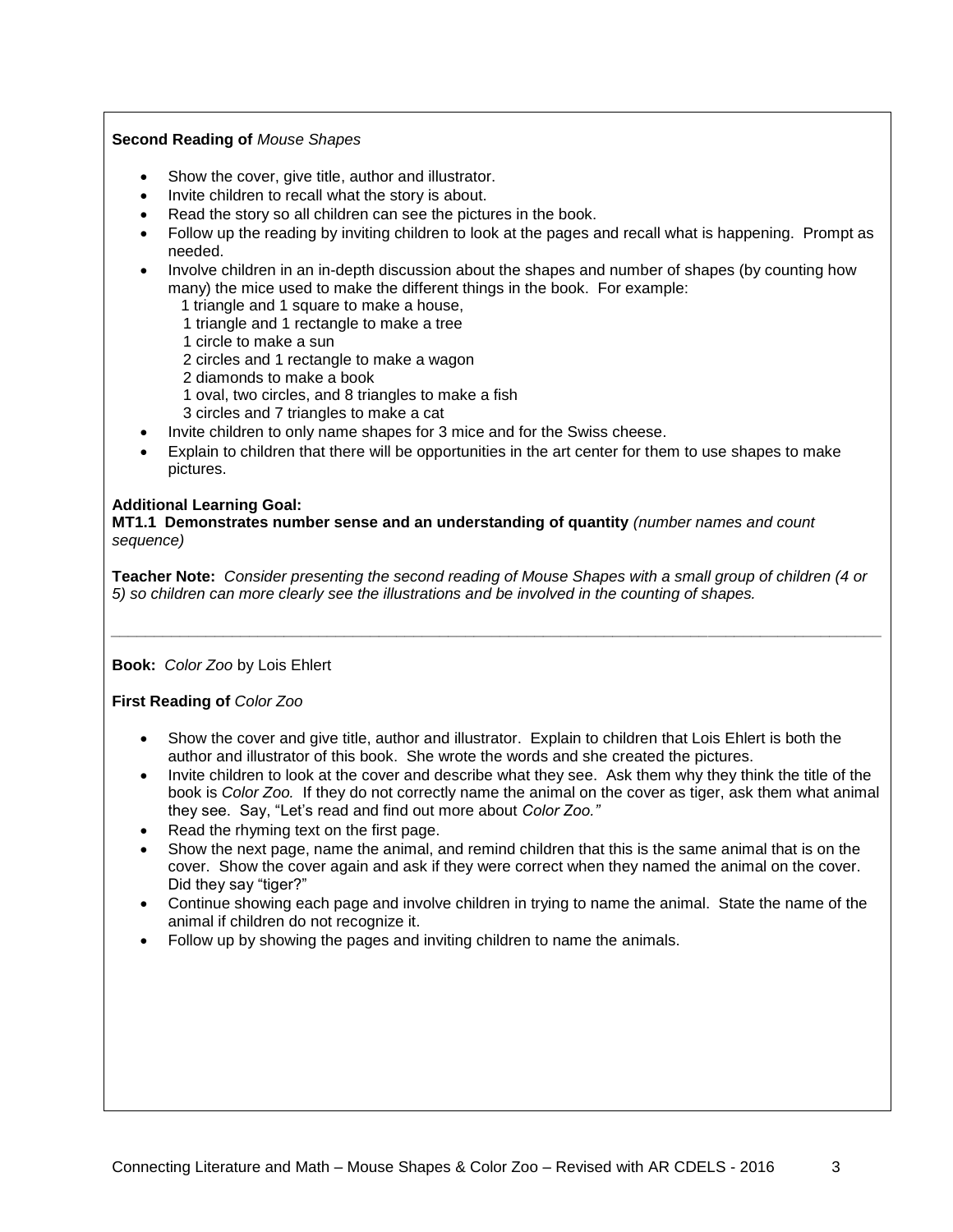## **Second Reading of** *Color Zoo*

- Invite a small group of 3 to 5 children to join you in reading *Color Zoo.*
- Have a set of the 10 shapes featured in the book. The shapes can be made from laminated poster board or card stock.
- Invite children to explore the shapes, discuss with them the characteristics of each and guide them to see how they are alike and different:
	- o **circle** is a perfectly rounded shape; it has no sides
	- o **square** has 4 sides; all 4 sides are the same length
	- o **rectangle** is a shape that is made up of two pairs of parallel lines or sides; a shape in which one pair of lines is longer than the other
	- o **triangle** is a shape that has 3 sides
	- o **oval** shape is like a flattened circle
	- o **diamond or rhombus** is a shape with 4 sides that are the same length, but isn't a square or a rectangle
	- o **octagon** is a shape that has 8 sides (count sides with children, starting with the top side and continuing in a clockwise counting)
	- o **hexagon** has 6 sides (count sides with children, starting with top side and continue counting in a clockwise counting)
	- o **star** is different, it is like no other shape; it is not round and it has no sides (5 points are triangles)
	- o **heart** is different, it is like no other shape; it is not round and it has no sides
	- Explain to children that the book, Color Zoo, is about all of these shapes and the animals they make.
- Show the cover and invite children to recall the title of the book.
- State that Lois Ehlert is both the author and illustrator because she wrote the words and created the pictures.
- Show the page with the star and the words COLOR ZOO in the middle.
- Read the title and invite children to name the color of the star. (red) Then turn the page and ask children "What color is the star now?'' (green)
- Read the rhyming text on the first page.
- Show the next page and invite children to name the animal.
- Invite children to name the shapes that make up the tiger's face.
- Turn the page, call children's attention to the shape on the left-hand page, and ask them to name the shape (circle) and identify the color of the shape.
- Continue with this pattern of naming the animal, the shapes that make up that animal, then turning the page and naming the shape and the color of the shape on the left-hand page.
- Follow up the reading by inviting children to place each shape on the corresponding shape on the page containing all of the white shapes in 3 rows.
- Explain to children that they will be some materials in the Manipulatives Center that have some of the shapes mentioned in the story.

#### **Teacher Notes:**

- *In the school setting, the diamond shape will later be referred to as rhombus.*
- *While the star and heart shapes are featured in the book, they are not considered to be geometric shapes*.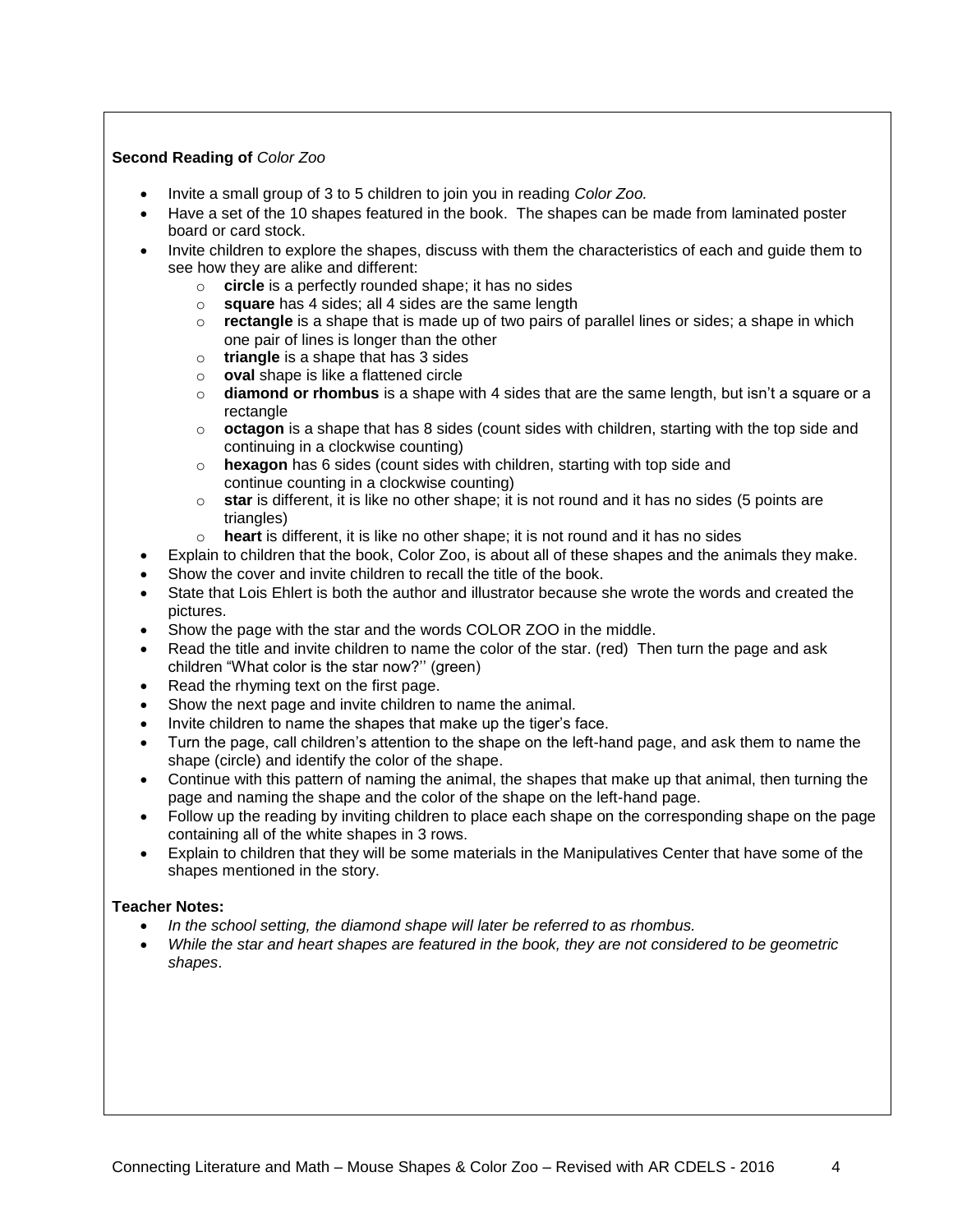# **Additional Language, Language and Mathematical Activities**

## **Learning Goals:**

**LD1.1 Understands and responds to language (in child's home language)** *(vocabulary and language comprehension, follows directions)*

**EL1.1 Shows interest in literacy experiences** *(engagement in literacy experiences, variety of interests)* **MT4.1 Explores and describes shapes and spatial relationships** *(shape knowledge)*

# **Activity: Where is the Shape? (Tune of Are You Sleeping?)**

**Materials:** Lollipop Shapes (See Attachment: Lollipops)

## **Directions:**

- Provide each child with a lollipop shape, insuring that at least 4 children in the group have the same shape.
- Ask children to hold their lollipop shapes by their sides until they hear it in the song, then they will hold it up and wave it.
- Have a set of the shapes for yourself.
- Begin to sing the song.



Continue this activity using all of the shapes that children have been given.

#### **Teacher Notes:**

- *Do this activity with children at other times; changing the shapes they are given.*
- *Discontinue modeling the correct shape when children are familiar with all of the shapes.*
- *If you have purchased the Totally Math CD by Dr. Jean, use Shape-A-Loo from the CD for this activity.* \_\_\_\_\_\_\_\_\_\_\_\_\_\_\_\_\_\_\_\_\_\_\_\_\_\_\_\_\_\_\_\_\_\_\_\_\_\_\_\_\_\_\_\_\_\_\_\_\_\_\_\_\_\_\_\_\_\_\_\_\_\_\_\_\_\_\_\_\_\_\_\_\_\_\_\_\_\_\_\_\_\_\_\_\_\_\_\_

#### **Learning Goals:**

**LD1.1 Understands and responds to language (in child's home language)** *(vocabulary and language comprehension, follows directions)*

**Mt4.1 Explores and describes shapes and spatial relationships**

## **Activity: Shape and Color Lotto**

**Materials:** Teacher-made Shape and Color Lotto (See Attachment: Shape and Color Lotto)

## **Directions:**

- $\bullet$  Invite 4 to 6 children to play this game with you.
- Give each child a lotto card.
- Explain that the game will be continued until all of the shapes on each child's card will be covered.
- Show a shape and color card and ask, "Who has the blue circle?"
- Guide children to respond with a complete sentence. For example, "I have the blue circle."
- Hand the child the blue circle to put over the blue circle on his/her board.
- The game is over when all children cover their board.
- Allow all children to play the game at other times.

**Teacher Note:** *There are no winners or losers in the game.*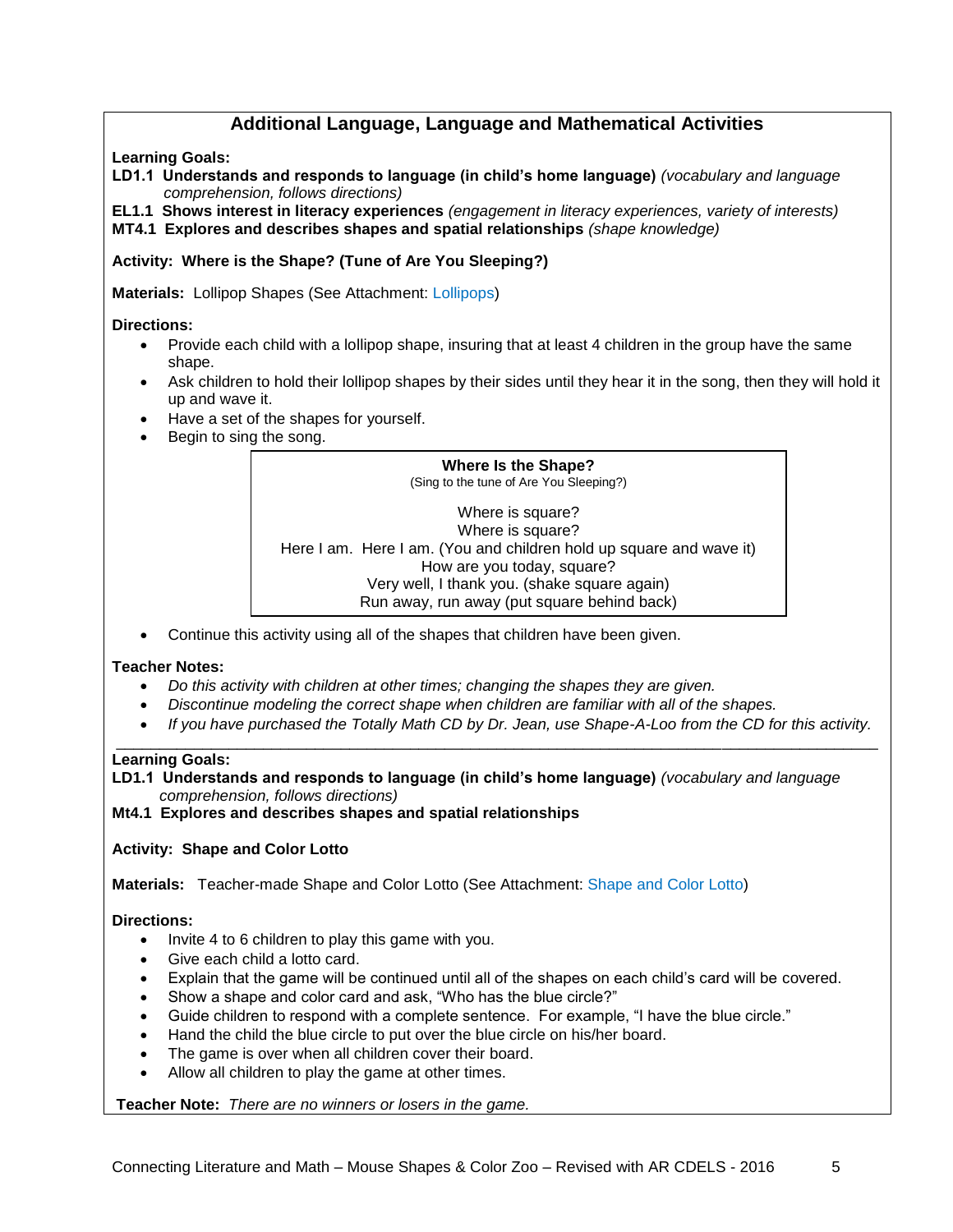## **Activity: Feel the Shape**

**Materials:** feely box or bag, star, circle, square and triangle cut from cardstock or poster board

**Directions:**

- Invite a small group of children, from 4 to 6, to join you for the activity.
- Show the children the 4 shapes and invite them to identify each one and to describe the characteristics of each. For example, the circle is round and has no sides, the square has 4 sides, the triangle has 3 sides, and the star has points.
- Place the 4 shapes in the box or bag and invite a child to reach into the bag, feel one of the shapes, describe it and name it.
- Child brings shape out of the bag and group decides if the child was correct in identifying the shape.

\_\_\_\_\_\_\_\_\_\_\_\_\_\_\_\_\_\_\_\_\_\_\_\_\_\_\_\_\_\_\_\_\_\_\_\_\_\_\_\_\_\_\_\_\_\_\_\_\_\_\_\_\_\_\_\_\_\_\_\_\_\_\_\_\_\_\_\_\_\_\_\_\_\_\_\_\_\_\_\_\_\_\_\_\_\_\_\_

- Return the shape to the bag and invite other children in the group to follow the same procedure.
- Continue this game as long as children remain interested. .

## **Activity: Shape and Color Cube**

**Materials:** Shape and Color Cube **(**See Materials for directions)

### **Directions:**

- Make a "Shape and Color" cube.
- Help the children name all of the shapes and colors on the cube.
- Ask a child to toss the cube and name the shape and color on the top.
- Continue with each child having a turn to toss the cube.
- Involve children in looking for the shapes around the room.

# **Learning Environment**

**Teacher Note***: As children are involved in learning centers listed here, they are engaged in activities that support the following Domains of Child Development and Early Learning:*

- *Emergent Literacy*
- *Mathematical Thinking*
- *Creativity and Aesthetics*

## **Art Center**

- Add shapes cut from different colors of construction paper or textured wall paper and encourage children to create a geometric collage.
- Provide construction paper scraps so that children can create own shapes
- Cut sponges into a variety of shapes. Add a clothespin to each sponge for children to hold as they print shapes. Pour a thin layer of tempera paint into a flat dish, encourage children to dip sponges into the paint and print designs on butcher paper or drawing paper.
- Provide a limited number of large cardboard or textured wallpaper cutout shapes such as a star, diamond, square, triangle, and circle. Encourage children to place the cardboard or wallpaper under a piece of paper and rub a crayon to create a rubbing.
- Cut out large triangles, circles and squares from butcher paper for children to place on the easel for painting. Add tempera paint and brushes.
- Provide plastic lids, coasters, and bottle lids for children to trace around.
- Cut out large triangles, circles or squares from grocery bags, wall paper, or butcher paper. Cut out a number of similar small shapes and invite children to glue the small triangles on the large triangle
- Provide shape cookie cutters for children to use with play dough.
- Add templates for tracing; templates that have been created out of the presence of children.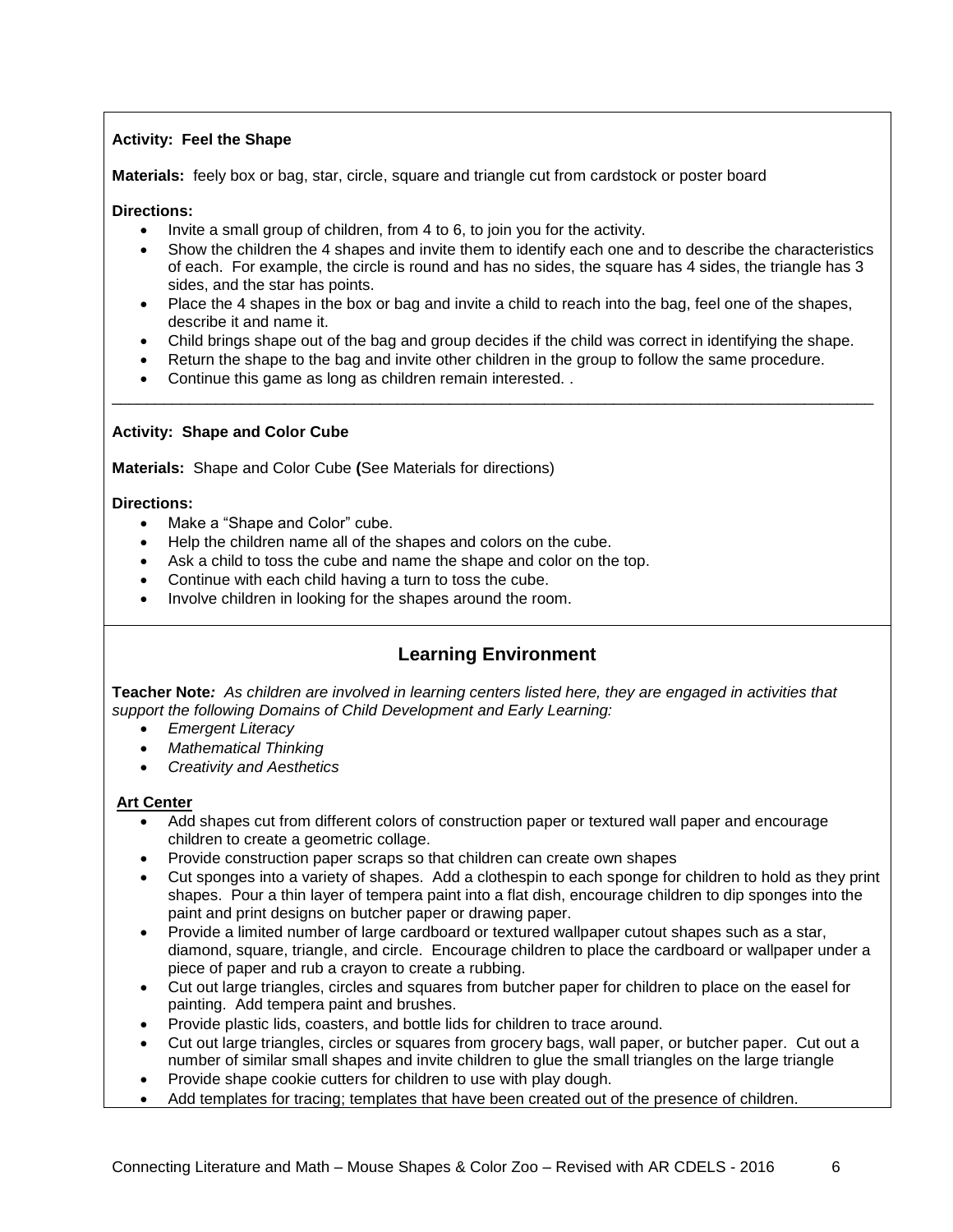### **Manipulatives (or Math Center)**

- Add pattern blocks and pattern block cards
- Add parquetry blocks and parquetry block cards
- Add geometric shapes (solid forms)
- Add table top wood blocks
- Add shape puzzles
- Add colors and shapes bingo
- Add shapes and colors lotto
- Add geo boards and rubber bands (boards can either be purchased or made.) (See Attachment: Geoboards for how to make directions)

### **Teacher Note:**

- *Interact with children as they are involved with the different math manipulatives. Make comments about the different shapes they are using, naming the shapes.*
- *Play colors and shapes bingo and lotto with them.*

### **Block Center**

- Provide wood unit blocks of different shapes (solid forms)
- Secure a corresponding shape to storage shelves for each shape of block in the center (this guides children to recognize and store blocks where they belong). Smaller blocks should be placed on the top shelf with larger blocks on the bottom of the shelving unit. Begin placing the smallest blocks on the left side of the self adding larger blocks in sequence of size as you place blocks towards the right of the shelf.
- Add traffic signs
- Add boxes of different sizes. Stuff boxes with newspaper, tape securely, and cover with self-adhesive paper

#### **Dramatic Play Center**

- Add square and long rectangular scarves
- Add a basket of fabric cut into different shapes

#### **Music Center**

- Add the shapes lollipops
- Add the CD, Totally Math, by Dr. Jean

#### **Food/Nutrition Experiences**

• Provide shape crackers for snack and encourage children to identify the shapes of their crackers.

# **Transition Activities**

#### **Shape Transition**

- Have lollipop shapes in a container such as plastic icing tub or plastic cup.
- Give each child a lollipop shape and have a set of the same shapes.
- Hold up a shape and ask children with that shape to state the name of the shape, place it the container and transition to the next activity.

#### **Shape and Color Cube for Transition**

- Give each child a turn to toss the shape and color cube.
- Ask child to name the color and shape on top of the cube, and go to the next activity.
- Continue with this activity, giving each child a turn.